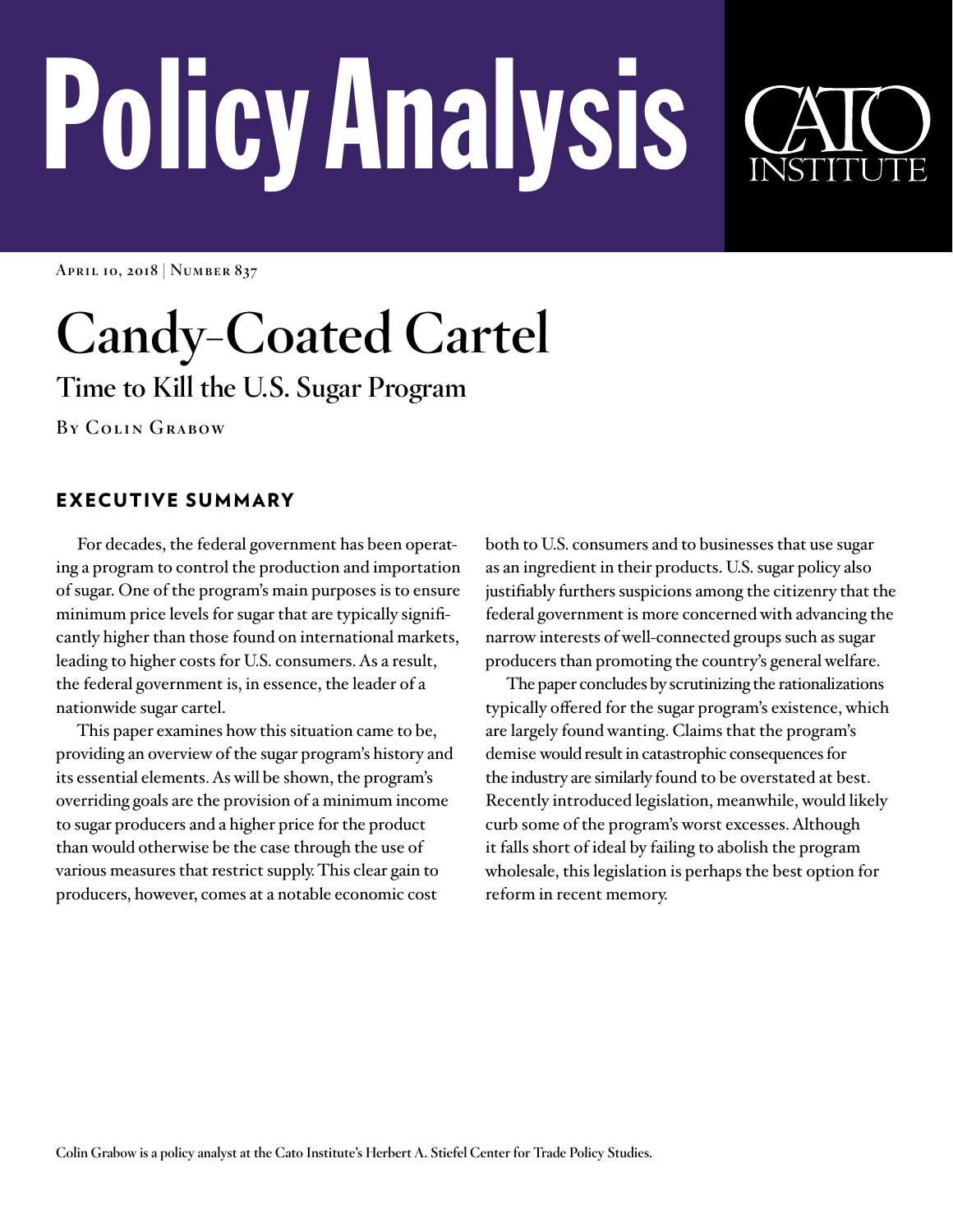**"The U.S. sugar program is a prime example of discredited economic central planning in**  action.

## INTRODUCTION

Those familiar with the intricacies of the federal government's sugar program could be forgiven for wondering whether they have been led astray by their history books and it was actually the Soviet Union's ideology that prevailed in the Cold War. Replete with measures designed to achieve certain price targets—including decisions about how much sugar producers in the United States and abroad can supply to the market in a given year—the U.S. sugar program is a prime example of discredited economic central planning in action. Despite the popularized image of the United States as a bastion of capitalism and free trade, the unfortunate reality is that the price of sugar and the sources of its production are determined in this country as much by bureaucrats and politicians as by consumers and producers.

A bipartisan group of lawmakers recently decided that enough is enough and has introduced legislation that would significantly limit the program's size and scope. Combined with the arrival of a president with debatable reformist credentials, who nonetheless has loudly and profusely promised to "drain the swamp," this effort to pare down the sugar program is perhaps the best prospect for genuine reform in recent memory.

But first, it's worth examining how this situation was created in the first place. How is this seemingly bizarre system justified, and what problems was it meant to solve? What is its impact on consumers and sugar-using industries? And can we do better? Answering these and other related questions will be the focus of this policy analysis.

## AN OVERVIEW OF U.S. SUGAR POLICY

Barriers to imports of sugar have been employed nearly since the republic's founding; a tariff on the product was first passed in 1789. Duties remained in place almost continuously save for a four-year period from 1890 to 1894, but modern-day sugar protectionism can be traced

back to the 1934 passage of the Jones-Costigan Amendment.<sup>I</sup> This legislation, passed as an emergency measure to provide assistance to sugar farmers and later incorporated into the Sugar Act of 1937, had as its key provisions domestic production quotas, subsidies, tariffs, and import quotas, all designed to restrict sugar supplies and boost prices.

As noted by the *Yale Law Journal* in 1938, the result of this market meddling was to harm consumers, while failing to serve as the industry savior the legislation's backers imagined it to be:

Protection of the domestic beet and cane producers costs the American consumer three hundred million dollars a year even after the duties collected by the Treasury have been discounted. No attempt is made in the present scheme of regulation to encourage production in those fields which can produce sugar most economically and to discourage it in the fields which require subsidization. Thus, despite the inefficiency and expensiveness of the beet sugar industry and the well nigh intolerable working conditions in the beet fields, the latter area is the only one not really restricted by the quotas which have been imposed.

The most efficient producing areas have received the most drastic restrictions. A proration system has been devised which prohibits the State of Florida, the only area on the continent which could produce sugar profitably without a tariff or direct subsidy, from producing more than fifty percent of its own intrastate consumption. Moreover, the federal government has assisted in increasing the supply of sugar by spending enormous sums on research, irrigation, and reclamation during a period when production was already far outstripping consumption. As a consequence of these measures, legislation ostensibly enacted for the relief of domestic farmers results in a net loss to them.<sup>2</sup>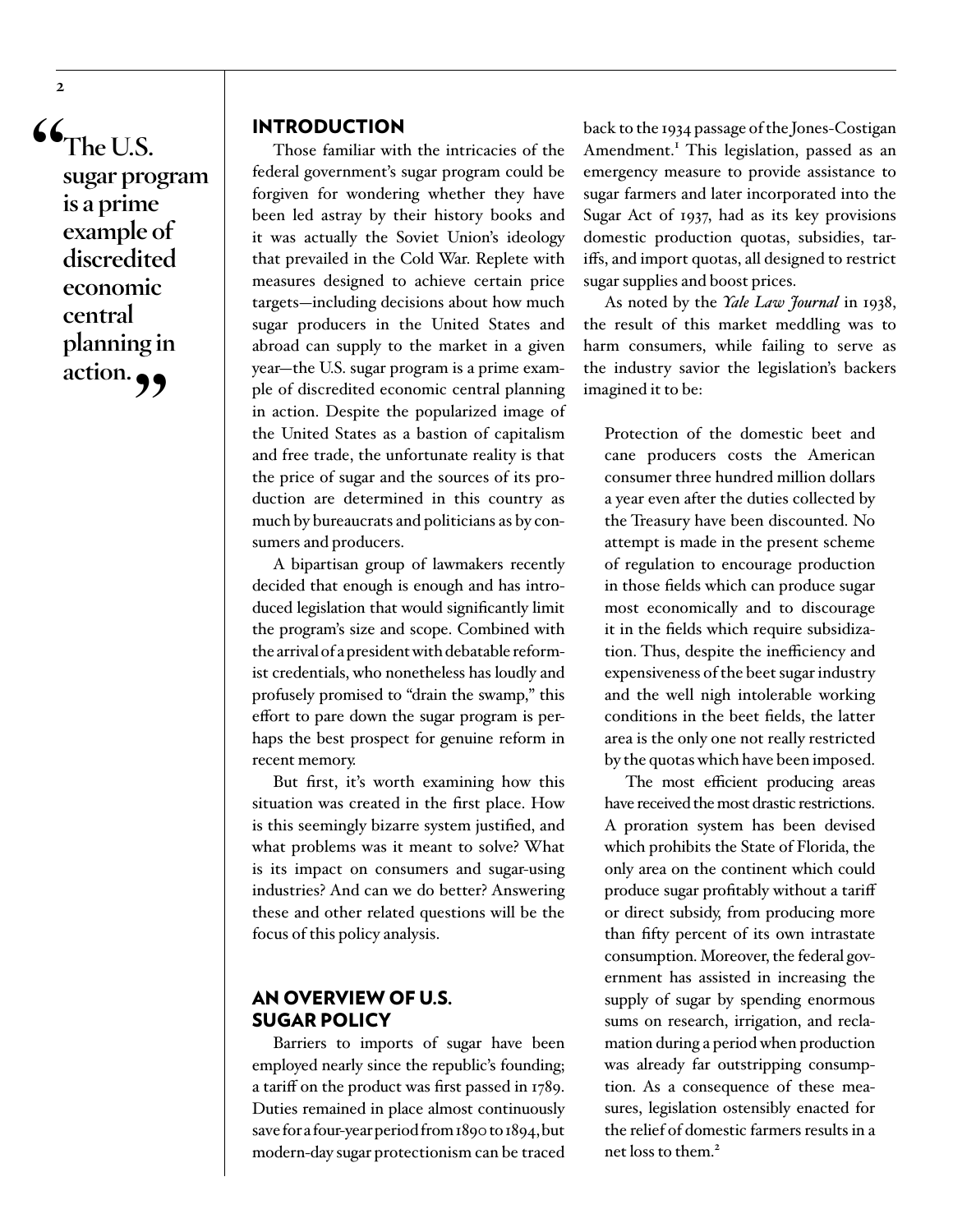Despite such documented costs even at this early date, the system persisted with only minor adjustments through 1974, when a tripling in the price of sugar coincided with the expiration of the Sugar Act of 1948, and Congress decided against renewal. A decline in sugar prices then led to the temporary creation of price support loans, that is, government loans secured by sugar as collateral, which the borrower can either repay with interest or, if prices are too low, default on. These were enacted for the sugar crops of 1977–1979 and lapsed in 1980 and most of 1981 in the wake of a dramatic sugar price increase. A sugar support program reappeared in the 1981 Farm Bill following a price retreat.<sup>3</sup>

Officially known as the Agriculture and Food Act of 1981, the Farm Bill featured the reintroduction of price support loans that continue today and form one of the U.S. sugar program's four key pillars. Extended through the U.S. Department of Agriculture's (USDA) Commodity Credit Corporation, these loans are made to sugar processors at an average national rate of 18.75 cents for every pound of raw sugarcane provided as collateral (rates vary slightly by region of the country) and 24.09 cents per pound of refined beet sugar.<sup>4</sup> These rates effectively serve as a price target for the USDA. Because processors will simply forfeit their sugar collateral if the market price dips below that set by the loans, the USDA must ensure that supply is sufficiently restricted thus boosting prices—so that sugar used as collateral will be sold instead of surrendered. The nonrecourse nature of the loans, by which liability for the loans does not extend beyond the provided collateral, also encourages this.

Assisting in this effort is the sugar program's second element, marketing allotments. In this arrangement, the USDA annually determines an overall allotment quantity (OAQ)—effectively a limit on how much sugar can be sold—which is designed both to avoid loan forfeitures and reserve 85 percent of the sugar market to domestic producers as mandated by law. This OAQ, in turn, is further divided up, with refined beet sugar receiving 54.35 percent of the overall quantity and raw cane sugar 45.65 percent.

Among the portion reserved for cane sugar, Florida, Louisiana, and Texas are assigned allotments based on the production histories of both the collective state and individual processors. (Hawaii had been allotted 325,000 short tons, but its last remaining sugar mill produced its final harvest in late 2016.<sup>5</sup>) Beet sugar, which is grown in 11 different states, has allotments assigned to processors based on their sugar production histories.<sup>6</sup> Should new processors enter the market or factories be sold between processors, allocation conditions would be addressed through regulations in the 2014 Farm Bill.

Also serving to maintain elevated price levels and avoid loan forfeitures is the Feedstock Flexibility Program, an arrangement introduced in the 2008 Farm Bill by which the USDA is given the option of making purchases in order to remove sugar from the market and sell it to bioenergy companies for fuel production. That is, the USDA plays the role of both buyer and seller of sugar in order to ensure the supply available for human consumption is reduced, thus driving prices higher than they would be otherwise and reducing the possibility of loan defaults.

The last, and arguably most important, part of the sugar puzzle is tariff rate quotas (TRQs), without which imports would drive down U.S. sugar prices and undermine the policy goal of a sugar price sufficient to discourage loan forfeitures. Under this approach, a limited amount of raw and refined sugar, currently set at a minimum of 1.231 million tons due to a U.S. commitment to the World Trade Organization, is allowed to be imported duty free through preference programs, or at the rate of 0.625 cents per pound.[7](#page-9-6) Any sugar imported beyond the quota amount, meanwhile, is subject to a tariff of 15.36 cents per pound for raw cane sugar and 16.21 cents per pound for refined sugar. To put this in context, the world price of refined sugar in 2017 generally fluctuated between 17 cents and 25 cents per pound.

Further complicating matters, the TRQ for raw cane sugar is divided among 40 countries by the Office of the U.S. Trade Representative, with quantities assigned based on the period

**"The federal government, the country's lead enforcer in halting anticompetitive actions, simultaneously finds itself in the position of cartel ringleader."**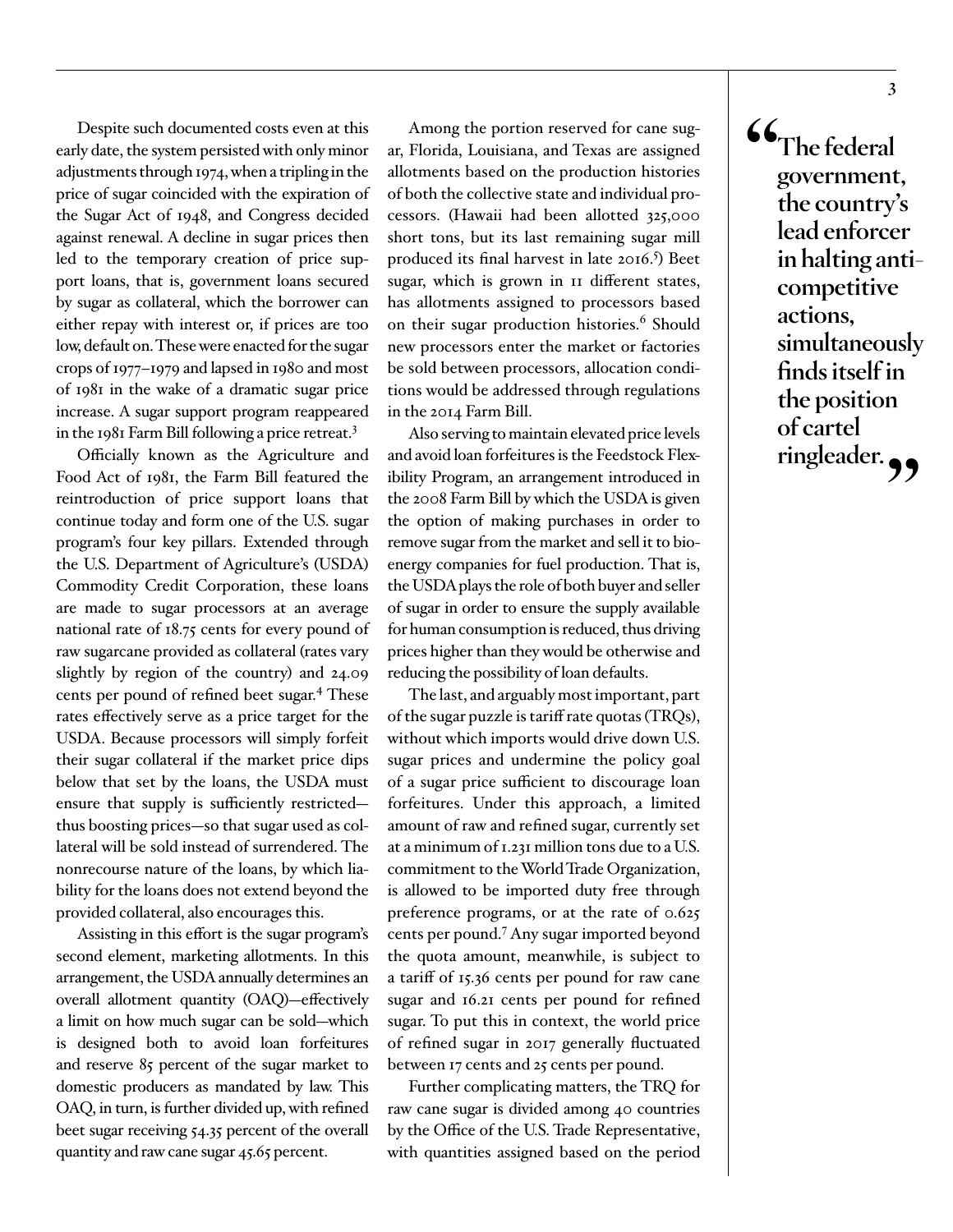**"Predictably, this approach has resulted in a steady stream of candy manufacturers shifting production to take advantage of cheaper sugar prices outside the country."**

1975–1981, during which trade was relatively unrestricted. The refined sugar TRQ, meanwhile, is currently allocated to Canada and Mexico, with an additional quantity available to all countries on a first-come, first-served basis.

With government planners forced to juggle all of these considerations, as well as a directive that the USDA provide adequate supplies of raw and refined sugar in the domestic market, it is no surprise that their efforts are subject to periodic revision. In July 2017, for example, the USDA announced an increase in the OAQ for domestic sugar; the reassignment of beet sugar marketing allotments among processors; the reassignment of unused cane sugar marketing allotments to imports; and an increase in the raw sugar TRQ by  $269,724$  tons.<sup>8</sup>

The end result of these market manipulations is domestic sugar prices that are typically twice those of the world sugar market. This, in the eyes of many legislators in Congress, is what passes for a policy success.

Yet, it is an approach that would surely draw deserved howls of protest from elected officials were the scheme operated without the government playing the role of puppet master. Indeed, at this moment voices on the left such as the *Nation*, the *New Republic*, and *Washington Monthly* are expressing increasing worry over alleged signs of monopoly within the U.S. economy and calling for more aggressive enforcement of anti-trust measures.<sup>[9](#page-10-0)</sup> Barely remarked upon, however, is the fact that Washington is operating a sugar cartel in our midst. As Karl T. Muth and Katheryn DeVelvis argue:

If the activities financially encouraged under the American sugar program were instead done by a group of producers of some other good, this would almost certainly be illegal. For instance, if producers of cars or carrots mandated a certain price be charged by downstream distributors, this would be a violation of the Sherman Act, the most comprehensive and oft-used antitrust mechanism in federal law. Additionally, if producers with substantial market power colluded (as sugar producers do,

with the government's help) to constrain the supply of a good, thus increasing the good's market price, this would also be a violation of the Sherman Act.<sup>10</sup>

We have, in effect, the absurd situation in which the federal government, the country's lead enforcer in halting anti-competitive actions, simultaneously finds itself in the position of cartel ringleader. This approach is the very opposite of the advice given by Adam Smith, who warned that conversations among people of the same trade typically end "in a conspiracy against the public, or in some contrivance to raise prices," and advised that "though the law cannot hinder people of the same trade from sometimes assembling together, it ought to do nothing to facilitate such assemblies, much less to render them necessary."

#### SUGAR AND ECONOMIC DECAY

While the U.S. sugar industry no doubt toasts to the high domestic sugar prices that result from government manipulations of the market, too often overlooked are the many costs of the current approach. The most straightforward of these is the higher prices borne by retail consumers of sugar, as well as intermediate users, ranging from bakers to confectioners to soft-drink makers.

Predictably, this approach has resulted in a steady stream of candy manufacturers shifting production to take advantage of cheaper sugar prices outside the country. In 2002, Kraft Foods announced the closure of its Life Savers plant in Holland, Michigan, and its relocation to Canada. Sugar may not have been the only motive behind the move, but the \$90 million the company said it would save over 15 years as a direct result of lower sugar prices no doubt figured prominently in the decision.<sup>11</sup> In 2003, Spangler Candy moved half of its production to Mexico, citing cheaper sugar, which accounts for 70 percent of its ingredient costs,<sup>[12](#page-10-3)</sup> and Los Angeles–based candy maker Adams & Brooks also shifted about two-thirds of its production to Mexico. "It's really not that much of a

**4**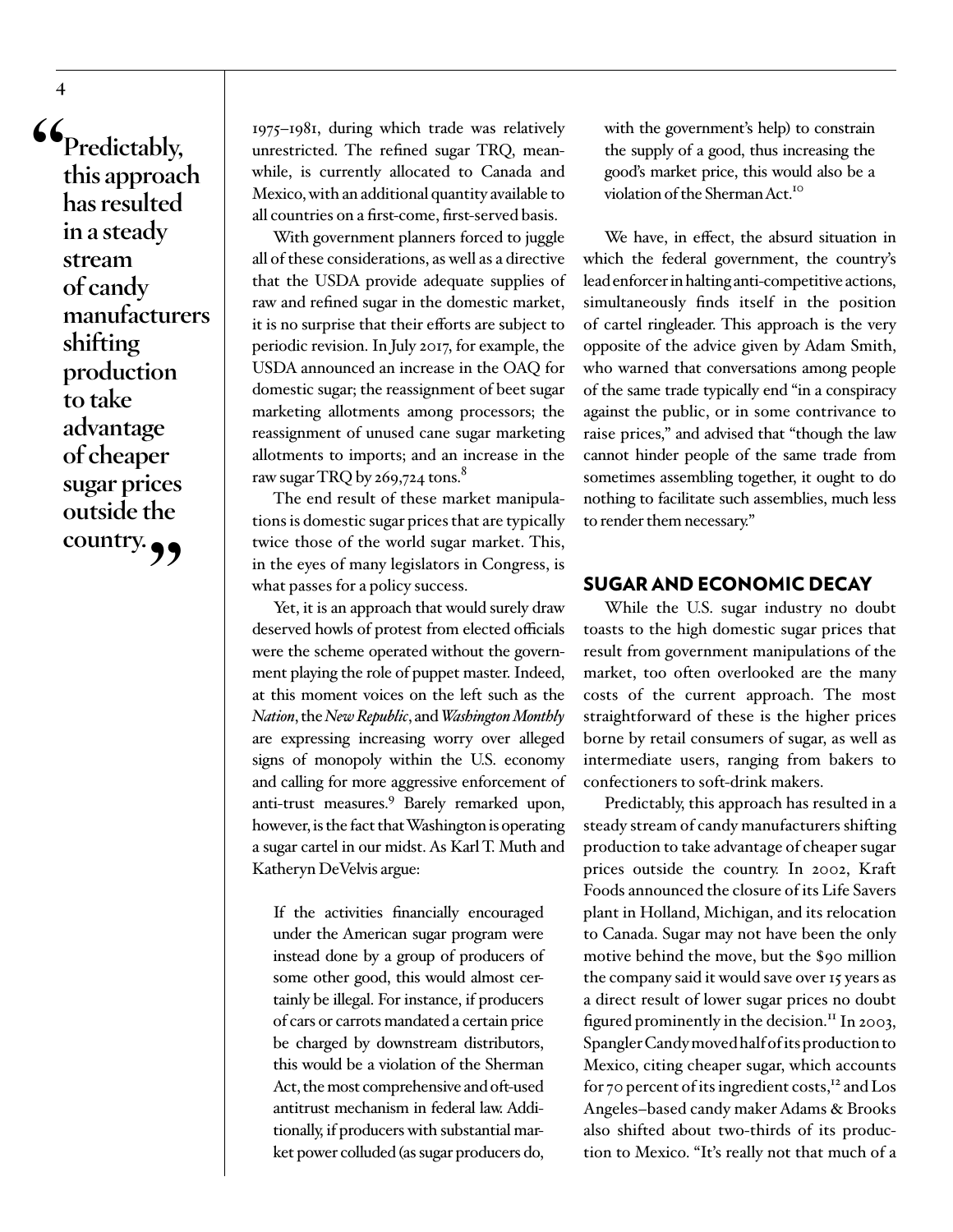choice," says company president John Brooks. "You move or you go out of business.<sup>[13](#page-10-4)</sup>

A 2002 *Wall Street Journal* article examining the shift of candy production to Mexico noted that while lower labor costs were a consideration, the decisive factor was a desire to escape high U.S. sugar costs:

An even bigger reason [than labor costs] for the flight of the lollipop and sourball makers is the U.S. price of sugar. Candy manufacturers operating in Mexico and Canada pay world rates for raw sugar—about half the federally supported U.S. cost—and can easily undercut U.S. competition. "I just got tired of paying welfare to Big Sugar," explains Greg McCormack, president of Bob's Candies Inc., of Albany, Ga., which recently opened a plant in Reynosa.[14](#page-10-5)

The evidence goes beyond anecdotes. A *Wall Street Journal* analysis of U.S. Census Bureau data found that total U.S. confectionary manufacturing employment declined by 22 percent from 1998 through 2011,<sup>15</sup> while a 2006 Commerce Department study concluded that "for each sugar growing and harvesting job saved through high U.S. sugar prices, nearly three confectionery manufacturing jobs are lost"; every sugar job saved was at a cost of  $$826,000.<sup>16</sup>$  A 33 percent rise in the amount of sugar contained in imported products from 2002 to 2012 is also suggestive of an overseas production shift by sugar-using companies.

Other sugar-using firms that have remained in the United States have opted to change their business practices or alter their products because of high domestic sugar prices. In 1984, for example, both the Coca-Cola Company and PepsiCo announced plans to massively increase the amounts of high fructose corn syrup (HFCS) in their soft drinks in order to cut their sugar usage[.17](#page-10-8) The Cola-Cola Company notes that among HFCS's advantages is that it has "historically cost substantially less than cane or beet sugar" in the United States—a factor explained by restrictions on sugar imports

and the subsidized production of corn.<sup>[18](#page-10-9)</sup>

That Coca-Cola is produced with sugar instead of HFCS elsewhere in the world (cane sugar in Australia and Mexico and beet sugar in Europe) points to the likelihood that the uniquely high cost of sugar in the United States was the culprit behind the move. Thus it has come about that consumers living in the country where Coca-Cola was invented drink an adulterated version of the beverage, while consumers abroad are able to enjoy it closer to the way it was originally conceived. This has brought about the phenomenon of rising imports to the United States of Coca-Cola botted in Mexico—perhaps akin to Mexicans drinking imported American tequila.<sup>[19](#page-10-10)</sup>

Although the added difficulty of procuring a Coca-Cola with genuine sugar in the United States merely rankles, the dollar cost to both businesses and consumers from artificially inflated sugar prices likely reaches into the billions. According to the U.S. International Trade Commission, the removal of import restrictions would produce average annual welfare gains of  $$342.7$  million,<sup>20</sup> while economist Michael K. Wohlgenant of North Carolina State University has calculated that the artificially high cost of U.S. sugar imposes an average burden on consumers of \$2.4 billion per year—a benefit to producers of \$1.4 billion per year—with a resulting net cost of \$1 billion.<sup>21</sup> A 2017 paper by John Beghin of North Carolina State University and Amani Elobeid of Iowa State University found the cost to consumers to be even higher, placing the burden on households at \$3.4 billion to \$4 billion. In addition, it also concluded that the sugar program results in the annual loss of 17,000 to 20,000 jobs in the food industries. $^{22}$  $^{22}$  $^{22}$ 

Arguably more offensive than the direct burden imposed by the sugar program is the crony capitalist nature of the arrangement. The U.S. sugar program's function as a net wealth transfer from consumers to the sugar industry is not really in dispute. Indeed, the title of a June 2000 report issued by the Government Accountability Office summed up the situation: "Sugar Program: Supporting Sugar Prices

**"The dollar cost to both businesses and consumers from artificially inflated sugar prices likely reaches into the billions."**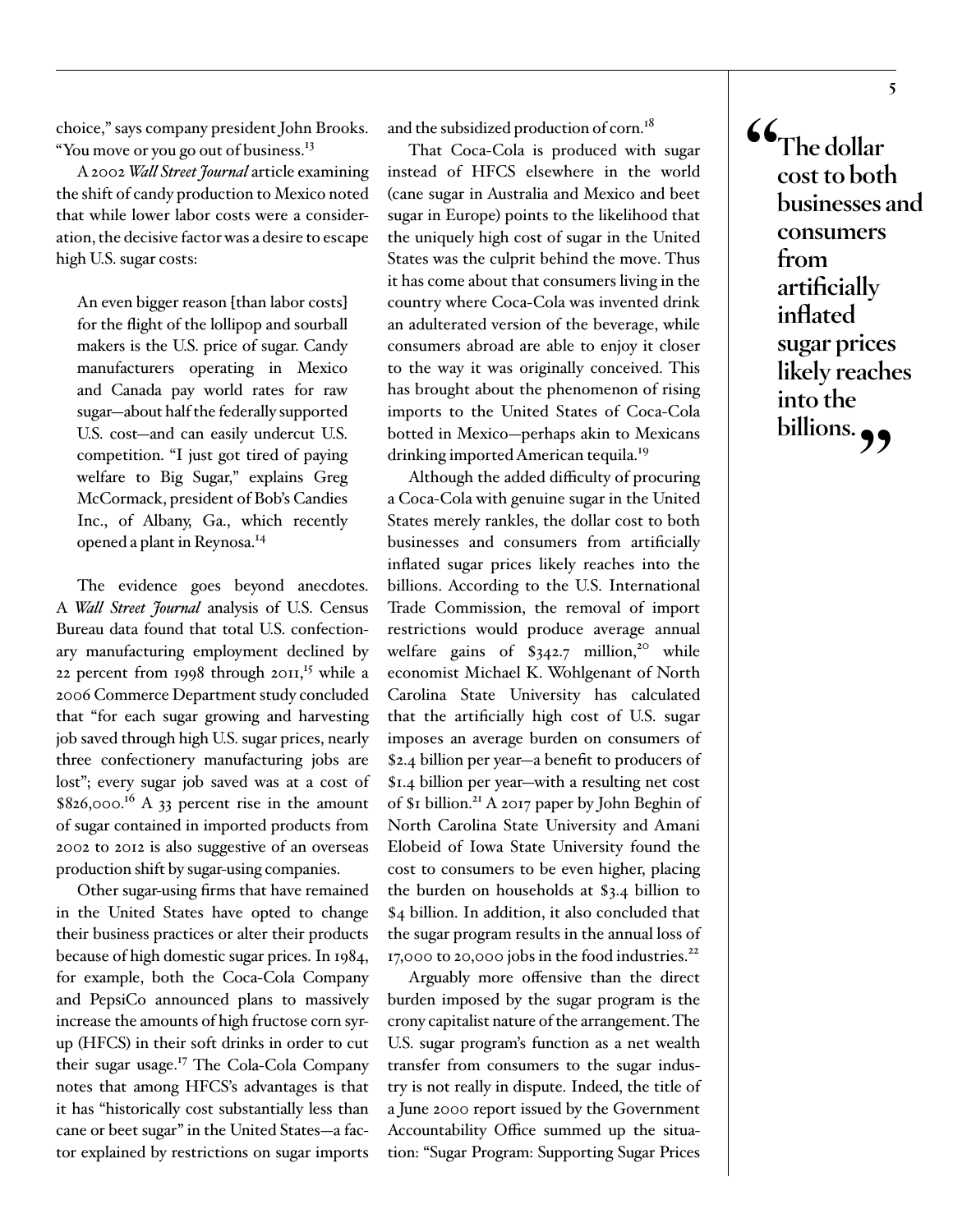**"How can the United States bemoan closed foreign agriculture markets when it engages in such protectionism in the same sector?"**

Has Increased Users' Costs While Benefiting Producers.["23](#page-10-14) That it persists is a tribute to the phenomenon of concentrated benefits and diffuse costs, whereby a relatively small group of industry members reaps billions in extra revenue and the costs are dispersed among tens of millions of consumers. It is therefore no surprise that the sugar industry is heavily invested in the program's continuation, while average consumers, whose individual financial stakes are comparatively slight, have little incentive to advocate for its demise. Indeed, they may even be unaware of its existence.

Ignorance about the sugar program, however, does not mean that voters are blind to the existence of forces in Washington that seek to promote the narrow interests of powerful groups over the general welfare. That many policies advanced by Congress are primarily aimed at accommodating the clients of well-connected lobbyists, such as those who work for the sugar industry, may help explain the current appetite for populism and the oft-heard refrain of "Drain the swamp!" during the 2016 election campaign. The continued existence of such arrangements—despite their well-documented costs—helps advance the notion of a broken system, raising the appeal of political forces that promise more radical solutions.

Beyond stoking voter ire and furthering a perception that the U.S. government caters to the whims of narrow interest groups, the sugar program also comes at considerable cost to U.S. moral authority on trade policy. As much as U.S. officials, including President Donald Trump, seek to portray the United States as a free trade exemplar beset by trading partners engaged in practices that are supposedly neither fair nor reciprocal, the existence of arrangements such as the sugar program expose this rhetoric as at best overwrought. How can the United States bemoan closed foreign agriculture markets when it engages in such protectionism in the same sector?

In addition to the loss of moral authority, U.S. insistence on preserving the sugar status quo has also served to undermine its leverage at the negotiating table. During negotiations

with Australia over the free trade agreement eventually reached with that country in 2004, for example, the U.S. government's refusal to cede ground on sugar prompted Australia to maintain protectionist policies on goods such as wheat and on broadcasting and audio-visual services.<sup>[24](#page-10-15)</sup> This is an example of bad policy begetting further bad policy, to the detriment of American and foreign consumers alike.

# SUGAR PROGRAM RATIONALIZATIONS

All of this raises the question of why such a costly and counterproductive program is kept in place. While numerous factors help explain its continued existence, one of the foremost justifications proffered is an alleged need for price stability to avoid the boomand-bust cycle of past years. Certainly such thinking figured prominently in the minds of legislators and sugar farmers alike in the early 1980s when price supports were reintroduced in the 1981 Farm Bill. As the Congressional Research Service notes, a report from the Senate Committee on Agriculture, Nutrition, and Forestry about the legislation "cited the importance of sugar imports to U.S. sugar supplies, pointing out that volatile world market prices of sugar contributed to sharp fluctuations in U.S. sugar prices."<sup>[25](#page-10-16)</sup>

Similar arguments were advanced outside of Capitol Hill. A May 1981 letter to the editor published by the *New York Times*  from the president of the Rocky Mountain Farmers Union, for example, argued that "[sugar] producers and consumers have been victimized by the wild price swings of the so-called free market" since the end of price supports in 1974, and it hailed the 1981 Farm Bill for "seeking to free domestic producers and consumers from booms and busts."[26](#page-10-17) The same newspaper published a letter to the editor from the vice president of the Hawaiian Sugar Planters Association the following year that deemed any higher prices resulting from the federal sugar program to be a "very small price to pay for the increased stability and

**6**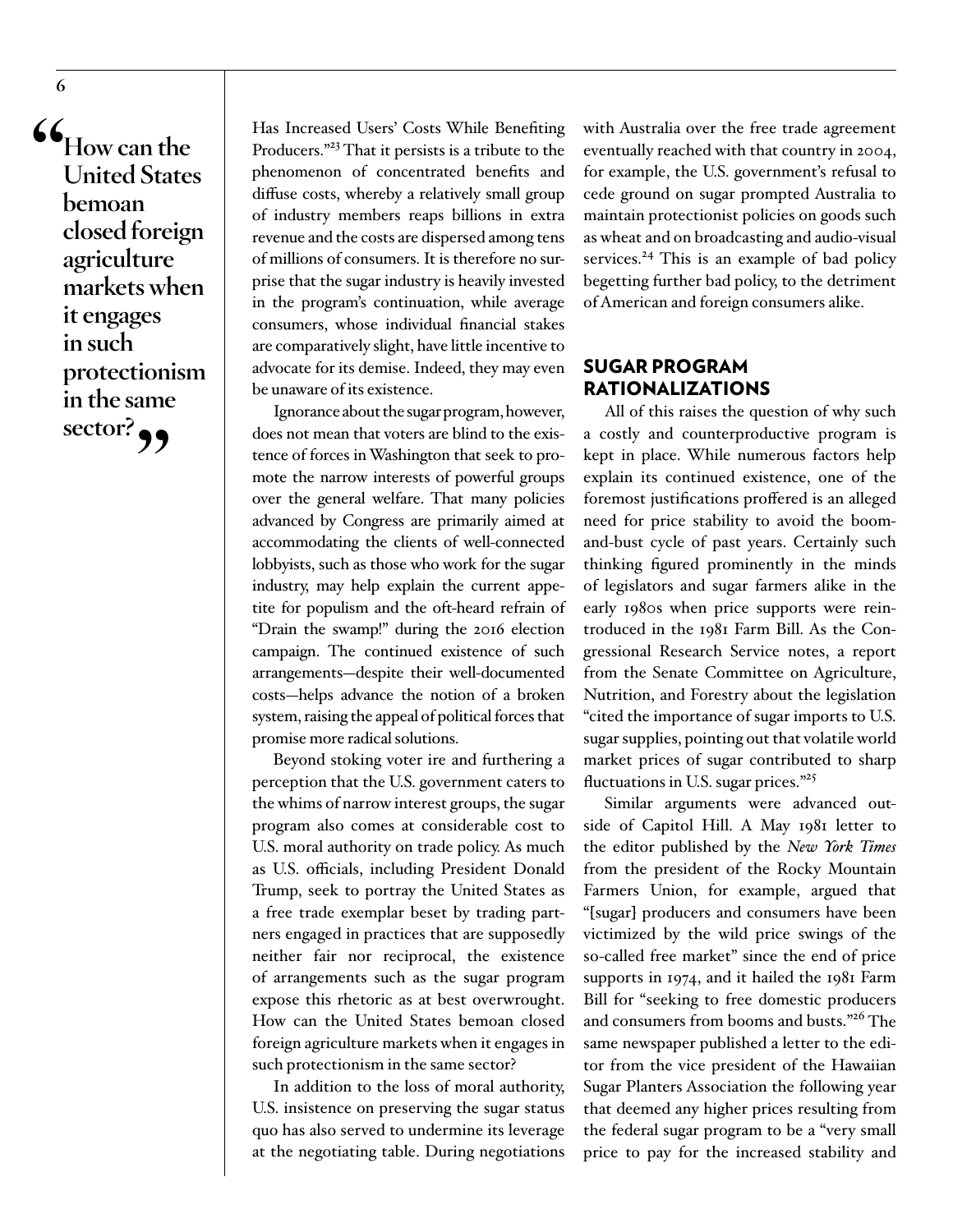#### **Figure 1 World refined sugar price vs. U.S. wholesale refined beet sugar price**



 $\mathbf{G}_{\text{It's not}}$ **apparent, since its reintroduction in the early 1980s, that the sugar program has done much to eliminate volatility in U.S. sugar**  prices.

assurance of continued reasonable prices provided by maintaining the domestic production of more than half of our sugar needs.["27](#page-10-18)

More than 30 years later this line of argument is still being used. The American Sugar Alliance, a special interest representing the various groups that compose the domestic-sugar supply chain, claims the federal government's sugar policy is "based on the common-sense notion that supply and demand should be in balance. . . . By avoiding oversupplies and shortages, sugar prices stay stable."<sup>[28](#page-10-19)</sup>

While there is little doubt that price smoothing and reduced uncertainty are beneficial to sugar farmers and processors, it is much less clear why its pursuit is in the public interest, or why government resources should be committed to such a goal. Price instability, it should be noted, is hardly unique to the sugar industry, with unpredictable prices the norm for any number of commodities. It's also not apparent, since its reintroduction in the early 1980s, that the sugar program has done much

to eliminate such volatility in U.S. sugar prices, which appears to largely mirror the fluctuations of the world sugar market. It has, however, fattened profit margins for sugar farmers and producers through the boosting of domestic sugar prices. Indeed, from 1982 through 2016, the average U.S. sugar price was 29.28 cents per pound, nearly double that of the average world price of 15.12 cents (Figure 1).

When confronted with the sharp disparity between U.S. and global sugar prices and the ensuing high costs imposed on American consumers, the sugar industry often responds that it is willing to move away from government supports provided that other countries do the same. This stance, known as "zero for zero," is reflected in industry support for a bill introduced by Rep. Ted Yoho (R-Florida) in 2017. Calling for the elimination of all direct and indirect sugar subsidies by countries that have exported at least 200,000 tons of sugar in 2014, 2015, or 2016, as well as those with whom the United States has a free trade agreement,

Source: U.S. Department of Agriculture.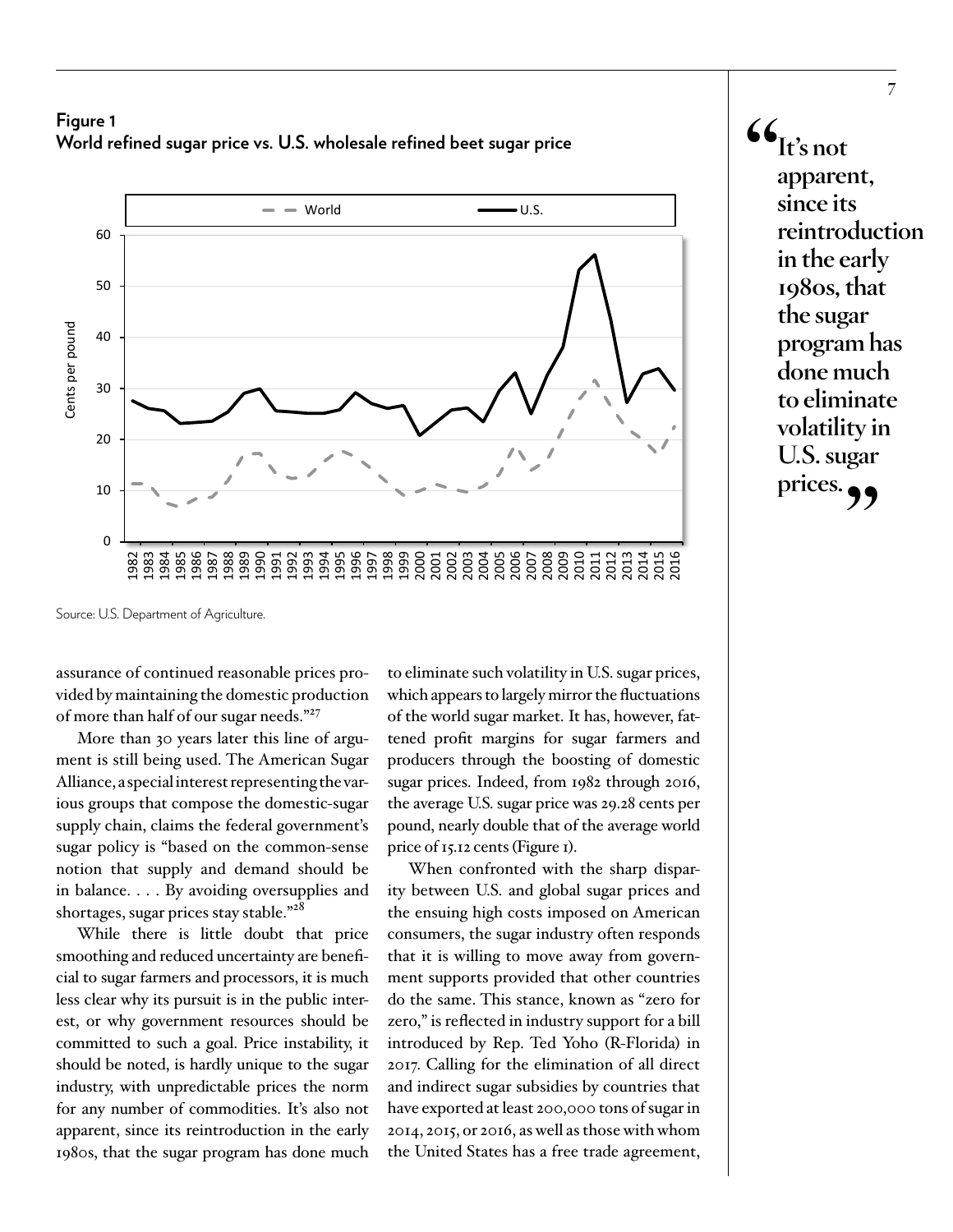**"There is considerable cause for skepticism regarding claims that unilateral dismantlement of the U.S. sugar program would prove devastating to the domestic sugar**  industry.

Yoho's bill states that these twin objectives must first be met before "legislation to implement United States sugar policy reforms" is submitted to Congress by the president.<sup>[29](#page-10-20)</sup> This constitutes an extreme and unrealistic bar, considering that such criteria apply to at least 30 countries and the issue of what constitutes an indirect subsidy is often in dispute[.30](#page-10-21) This suggests that the industry's true interest may lie more in preserving the status quo than in serious movement toward a free market.

The U.S. sugar industry justifies this stance by warning that "unilaterally disarming" industry-speak for the elimination of sugar supports without regard to the actions of other countries—would result in the United States "becoming dependent on subsidized foreign suppliers."[31](#page-10-22) As support for this claim, the American Sugar Alliance reaches back to World War II, citing domestic sugar rationing at the time as evidence that "depending on other countries for a food staple was a recipe for disaster." (Never mind the fact that a U.S. sugar program had existed for years prior to U.S. involvement in the war.)

Sugar-industry favorite Sen. Marco Rubio (R-Florida) meanwhile warned in 2015 that if the United States scrapped its support programs for sugar, absent corresponding moves from other countries, "Brazil will wipe out our agriculture and it's not just sugar." Expanding on this line of thinking, Rubio imaginatively added that "these other countries will capture the market share, our agricultural capacity will be developed into real estate, you know, housing and so forth, and then we lose the capacity to produce our own food, at which point we're at the mercy of a foreign country for food security."[32](#page-11-0)

Leaving aside the validity of such speculative national security arguments, there is considerable cause for skepticism regarding claims that unilateral dismantlement of the U.S. sugar program would prove devastating to the domestic sugar industry. According to a 2017 study from the U.S. International Trade Commission (USITC), the removal of import restrictions—arguably the sugar program's

most vital pillar—would see "employment in the sugarcane farming and cane sugar manufacturing sectors . . . decrease by 12.4 and 10.7 percent respectively." Although significant, such an amount hardly counts as catastrophic. Regarding the beet sugar industry, meanwhile, the USITC finds that "employment in the sugar beet farming and beet sugar manufacturing sectors would increase," with growth seen as "about the same as the growth rates projected without the removal of these import restraints."[33](#page-11-1)

A 2015 Cato Institute policy analysis also suggests that an end to such restrictions would have less than devastating consequences for the sugar industry, arguing that "most U.S. growers of sugarcane and sugar beets would remain in that business."[34](#page-11-2) As support for this position, author Daniel Pearson cites the example of Canada, which features neither sugar import restrictions nor domestic support measures (helping to explain why it has been a destination for candy producers that have located away from the United States). According to the Canadian Sugar Institute, the country produces approximately 1.2 million tons of refined sugar annually, of which roughly 6 percent—or 72,000 tons—is supplied domestically.[35](#page-11-3) As Pearson says, "Those who argue that the U.S. industry would be destroyed by liberalization have yet to explain how sugar can be produced successfully in the open and competitive Canadian market."[36](#page-11-4)

Indeed, that the sugar industry is found in countries where such elaborate price support mechanisms do not exist also calls into question the wisdom behind the unilateral disarmament argument, as well as claims regarding price volatility. Australia, for example, provides no government subsidies and began operating at world market prices after the Australian government removed import restrictions in 1988 and tariff protections in 1997. While it should be noted that Canada, with its free market approach, is a minor player in the sugar industry, the same cannot be said of Australia, which is the world's thirdlargest sugar exporter.

**8**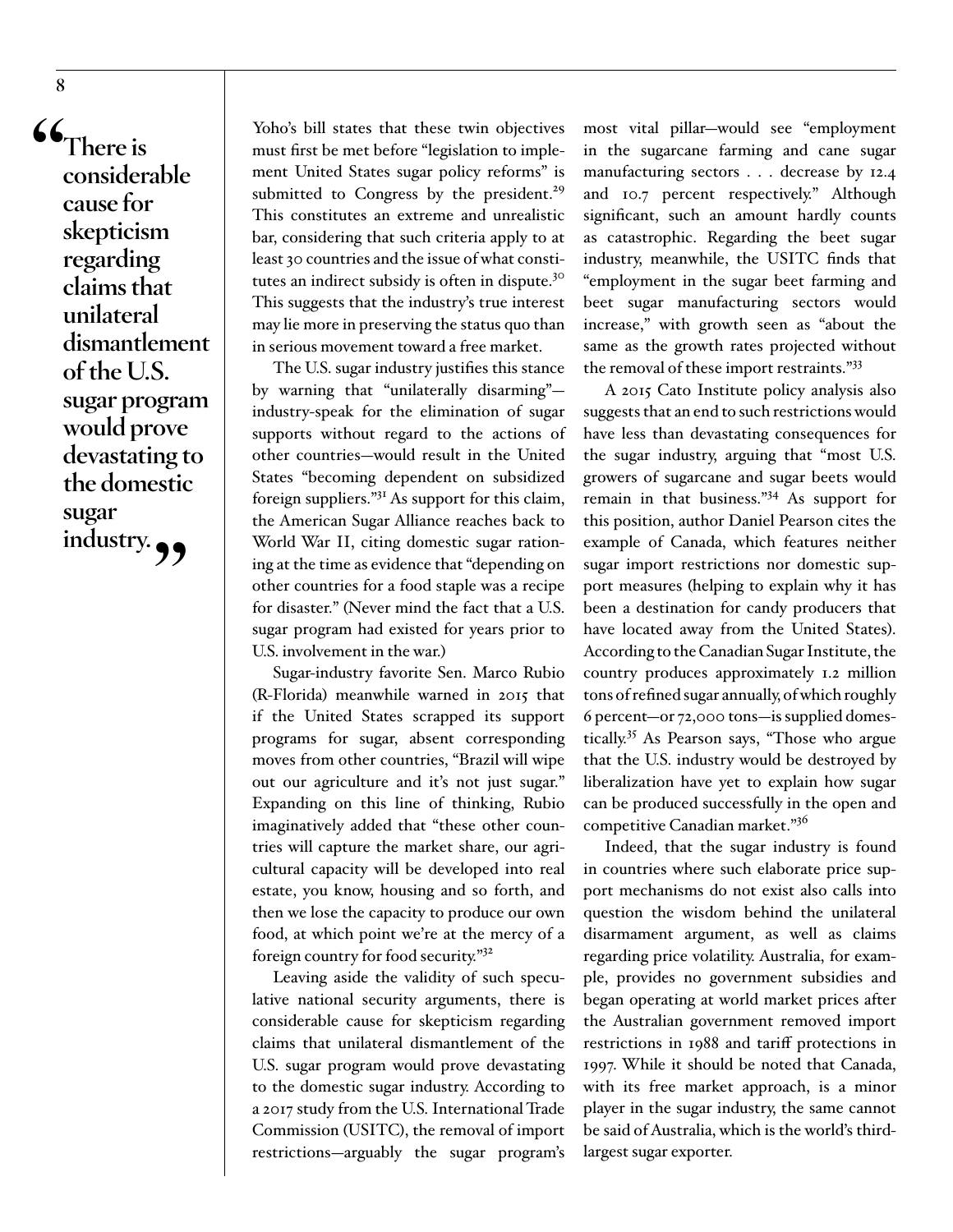Beyond the fact that other countries have demonstrated an ability to maintain a sugar industry absent the same level of support granted farmers and producers in the United States, it is also unclear why policy choices in foreign lands that fly in the face of economic logic necessitate the implementation of similar policies in this country. The existence of destructive policies elsewhere is no justification for mimicking them here.

One other oft-heard claim from sugar program supporters is that current policy comes at no cost to the U.S. taxpayer, which is misleading at best and perhaps more accurately characterized as simply false. This argument rests on the fact that high domestic sugar prices help ensure that government loans to sugar farmers are repaid. Ultimately, this is a distinction without a difference, merely resulting in Americans paying for the program circuitously through their purchases of sugar and products containing sugar at artificially inflated prices, instead of more directly through taxation. Furthermore, even the narrowest interpretation of this claim is wrong. In 2013, the USDA was forced to spend tens of millions of dollars to prop up sugar prices to avoid loan forfeitures—a development that provided fodder for late-night comedians—and there's also the small matter that this argument ignores the salaries of those employed by the USDA to oversee this program.

Regrettably, such arguments—along with a fierce lobbying effort by sugar interests—have thus far carried the day. There is, however, some hope that this may be about to change.

#### REFORM EFFORT AFOOT

Some lawmakers have begun to take notice of the sugar program's myriad costs, and legislation has been introduced in both the House and Senate that would produce significant reforms. Known as the Sugar Modernization Act of 2017, the House version of this proposed law rests on four key provisions.[37](#page-11-5) The first of these is the introduction of a mandate that the sugar program operate on a zero net

cost basis to the federal government. Should the Agriculture Secretary determine that this provision has been violated, the legislation authorizes the USDA to collect payments from sugar processors to restore the program to balance.

Beyond this mandate, two other significant provisions in the bill are the termination of the feedstock flexibility program and the scrapping of marketing allotments. Slated to take effect beginning in the 2020 crop year, the feedstock flexibility program's demise would halt USDA purchases of sugar. As to marketing allotments, they are an absurd exercise in central planning by which the federal government determines how much sugar processors can sell each year. The repeal of these programs is both welcome and overdue.

Lastly, the legislation would introduce added flexibility into the tariff rate quota (TRQ) program, allowing countries that have been assigned a share of the overall quota to temporarily transfer all or part of their share to any other country that has been allocated a quota. Currently, the maximization of the TRQ for sugar is ensured by the U.S. Trade Representative's office, which reallocates unused capacity. More significantly, the bill mandates an adjustment to the TRQs so that the stocks-to-use ratio—the quantity of sugar available at the end of the marketing year (September 30) expressed as a percentage of annual usage—would increase from its current level of 13.5 percent to 15.5 percent by fiscal year 2021. This should translate into increased imports and lower sugar prices for U.S. consumers.

The legislation does fall short of ideal, however, by leaving much of the sugar program in place. Price support loans, for example, are made slightly less generous (a pound of sugarcane provided as collateral would garner only 18 cents in loans instead of the current 18.75) but still left intact. Likewise, TRQs are made less onerous instead of abolished. The decision to loosen rather than eliminate such quotas is particularly unfortunate because quotas are one of the most damaging aspects

**"The existence of destructive policies elsewhere is no justification for mimicking them**  here.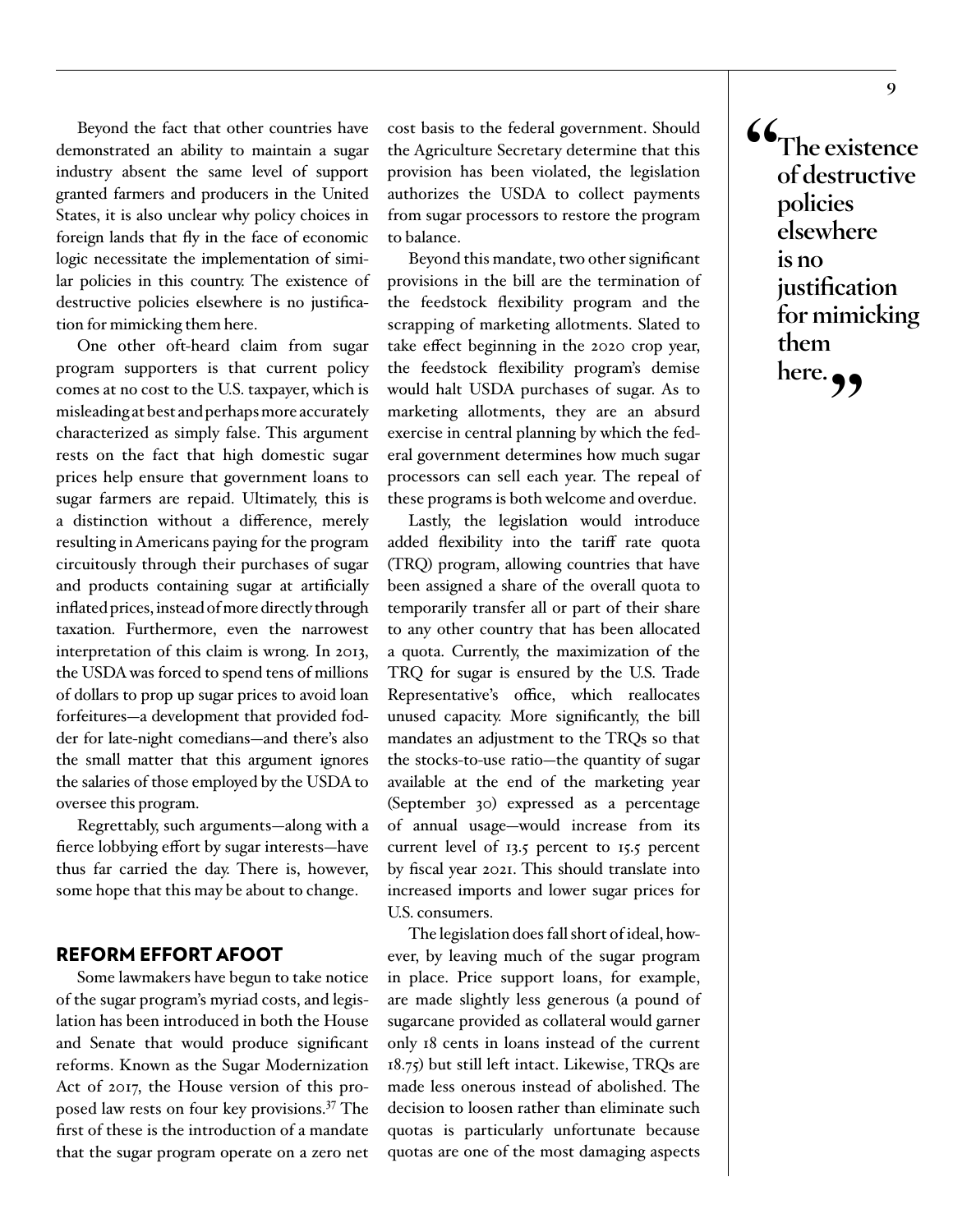**"For years, the U.S. sugar program has existed as one of the most blatant and grotesque examples of crony capitalism."**

of the sugar program, serving to raise domestic prices far above those found on the global sugar market.

Such complaints aside, the bill represents a significant step forward on sugar policy, which would make possible an expanded role for market forces and serve to lower prices. Indeed, the legislation's ability to bring needed reform is perhaps best evidenced by the furious reaction of the U.S. sugar lobby, which has labeled it a "Sugar Farmer Bankruptcy Bill.["38](#page-11-6) Such overwrought rhetoric is properly viewed as both a testament to the bill's virtues and a tacit admission that American consumers have been overpaying for the sugar they consume.

#### **CONCLUSION**

For years, the U.S. sugar program has existed as one of the most blatant and grotesque examples of crony capitalism, and one that is securely entrenched in the federal bureaucracy. Best understood as an involuntary wealth transfer from consumers to producers, the sugar program's economic cost reaches into the billions of dollars. Other downsides, such as lost market-opening opportunities during free trade negotiations, are more difficult to calculate but surely nontrivial.

Justifications offered by supporters of the sugar program, such as the alleged need for predictable prices or the argument that economically destructive sugar policies are required to offset similarly damaging policies in other countries, are less than compelling. The claim that the sugar program comes at no cost to taxpayers, meanwhile, is insulting. That the program continues to exist is a tribute to the familiar story of concentrated benefits and diffuse costs, abetted by the rational ignorance of voters.

As none other than the *New York Times* argued in 1982, a sane sugar policy by the United States would be no sugar program at all.[39](#page-11-7) Sadly, that's not currently on offer. What is available, however, is legislation that takes a notable step toward a sugar policy oriented to consumers and markets rather than lobbyists

and politicians. While not ideal, it is a very real opportunity to pare down a particularly insidious symbol of narrow self-interest triumphing over the common good.

#### NOTES

<span id="page-9-0"></span>1. Andrew Schmitz and Douglas Christian, "The Economics and Politics of U.S. Sugar Policy," in *The Economics and Politics of World Sugar Policies,* ed. Stephen V. Marks and Keith E. Maskus (Ann Arbor, MI: University of Michigan Press, 1993), p. 50.

<span id="page-9-1"></span>2. "The Sugar Act of 1937," *Yale Law Journal* 47, no. 6 (April 1938): 988–89, [https://www.jstor.org/](https://www.jstor.org/stable/pdf/792093.pdf) [stable/pdf/792093.pdf](https://www.jstor.org/stable/pdf/792093.pdf).

<span id="page-9-2"></span>3. Schmitz and Christian, "The Economics and Politics of U.S. Sugar Policy," 51.

<span id="page-9-3"></span>4. "Policy," United States Department of Agriculture, https://www.ers.usda.gov/topics/crops/sugarsweeteners/policy.aspx#price.

<span id="page-9-4"></span>5. "Policy," United States Department of Agriculture, https://www.ers.usda.gov/topics/crops/ sugar-sweeteners/policy.aspx#marketing; and Lawrence Downes, "The Sun Finally Sets on Sugar Cane in Hawaii," *New York Times*, January 16, 2017.

<span id="page-9-5"></span>6. "Frequently Asked Questions," Sugar Industry Biotech Council, [http://www.sugarindustrybio](http://www.sugarindustrybiotechcouncil.org/sugar-beet-faq)  [techcouncil.org/sugar-beet-faq](http://www.sugarindustrybiotechcouncil.org/sugar-beet-faq).

<span id="page-9-6"></span>7. The United States also allows small additional amounts of sugar to be imported from nine countries covered by four free trade agreements. Preference programs that allow sugar to be imported duty free, meanwhile, include free trade agreements as well as the Generalized System of Preferences.

<span id="page-9-7"></span>8. "USDA Announces Adjustments to Fiscal Year 2017 Sugar Program," United States Department of Agriculture, July 24, 2017, [https://www.fas.usda.](https://www.fas.usda.gov/newsroom/usda-announces-adjustments-fiscal-year-2017-sugar-program) [gov/newsroom/usda-announces-adjustments](https://www.fas.usda.gov/newsroom/usda-announces-adjustments-fiscal-year-2017-sugar-program)[fiscal-year-2017-sugar-program.](https://www.fas.usda.gov/newsroom/usda-announces-adjustments-fiscal-year-2017-sugar-program)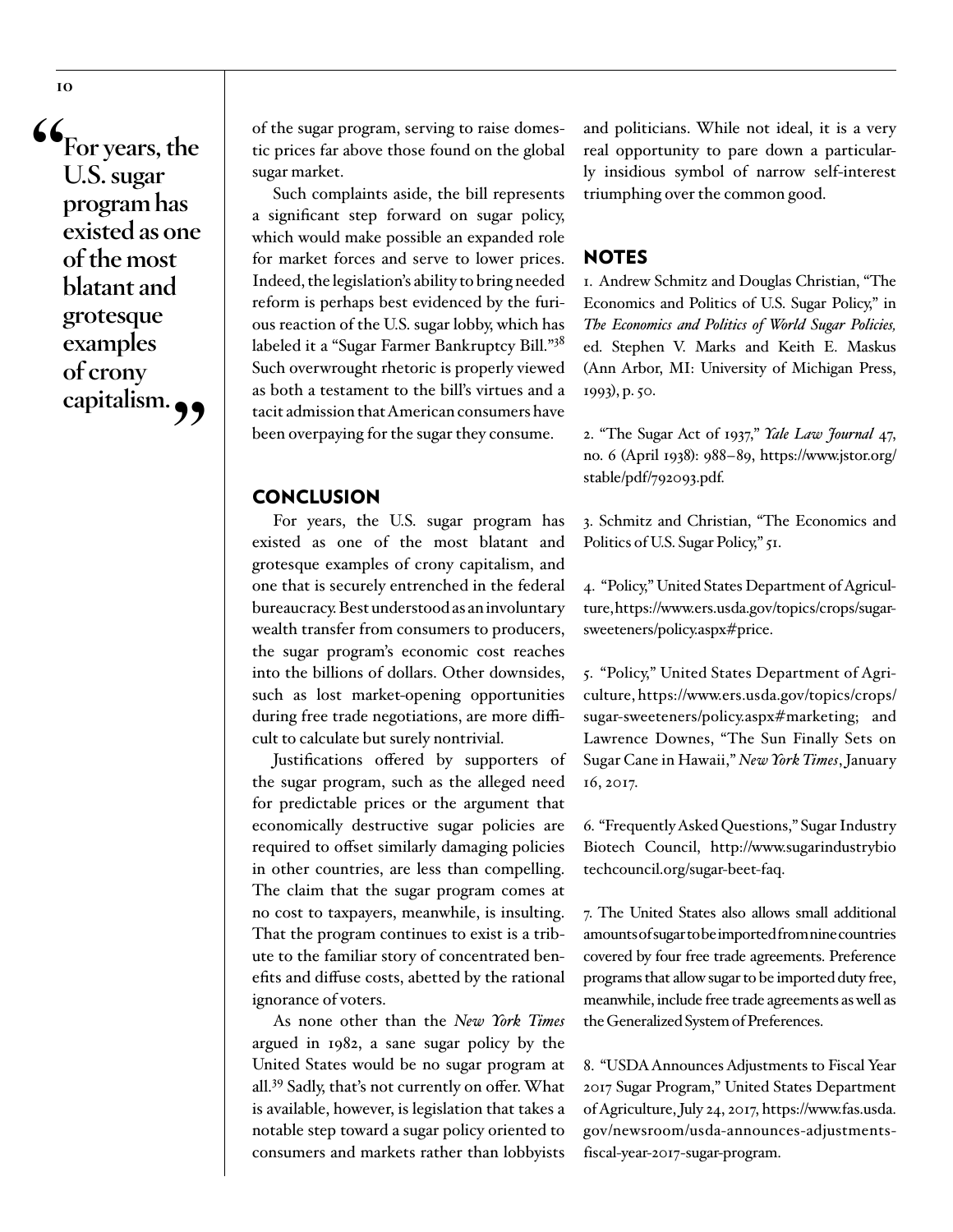<span id="page-10-0"></span>9. Joseph E. Stiglitz, "America Has a Monopoly Problem—and It's Huge," *Nation*, October 23, 2017; Matt Stoller, "The Return of Monopoly," *New Republic*, July 13, 2017; and Barry C. Lynn, "Democrats Must Become the Party of Freedom," *Washington Monthly*, January/February 2017.

<span id="page-10-1"></span>10. Karl T. Muth and Katheryn DeVelvis, "Sweet Nothings: The History, Law, and Economics of American Sugar Subsidies," *Kennedy School Review*, March 18, 2016, [http://ksr.hkspublications.](http://ksr.hkspublications.org/2016/03/18/sweet-nothings-the-history-law-and-economics-of-american-sugar-subsidies/) [org/2016/03/18/sweet-nothings-the-history-law-and-economics](http://ksr.hkspublications.org/2016/03/18/sweet-nothings-the-history-law-and-economics-of-american-sugar-subsidies/)[of-american-sugar-subsidies/.](http://ksr.hkspublications.org/2016/03/18/sweet-nothings-the-history-law-and-economics-of-american-sugar-subsidies/)

<span id="page-10-2"></span>11. Dean Reynolds, "Costly Sugar Pushes Candy Plant to Canada," ABC News, [http://abcnews.go.com/Business/story?id=87274.](http://abcnews.go.com/Business/story?id=87274)

<span id="page-10-3"></span>12. Oliver Nieburg, "No Country for Hard Candy: Production Stays in Mexico until US Adopts 'Level Playing Field' Sugar Regime, Says Spangler Candy," Confectionarynews.com, March 19, 2014.

<span id="page-10-4"></span>13. Ron Nixon, "American Candy Makers, Pinched by Inflated Sugar Prices, Look Abroad," *New York Times*, October 30, 2013.

<span id="page-10-5"></span>14. Joel Millman, "U.S. Candy Makers Go to Mexico, Changing the Face of the Industry," *Wall Street Journal*, February 13, 2002.

<span id="page-10-6"></span>15. Alexandra Wexler, "Cheaper Sugar Sends Candy Makers Abroad," *Wall Street Journal*, October 20, 2013.

<span id="page-10-7"></span>16. "Employment Changes in U.S. Food Manufacturing: The Impact of Sugar Prices," U.S. Department of Commerce International Trade Administration, [https://www.trade.gov/mas/](https://www.trade.gov/mas/ian/build/groups/public/@tg_ian/documents/webcontent/tg_ian_002705.pdf) [ian/build/groups/public/@tg\\_ian/documents/webcontent/tg\\_](https://www.trade.gov/mas/ian/build/groups/public/@tg_ian/documents/webcontent/tg_ian_002705.pdf) [ian\\_002705.pdf.](https://www.trade.gov/mas/ian/build/groups/public/@tg_ian/documents/webcontent/tg_ian_002705.pdf)

<span id="page-10-8"></span>17. Lee A. Daniels, "Coke, Pepsi to Use More Corn Syrup," *New York Times*, November 7, 1984.

<span id="page-10-9"></span>18. "FAQs," Coca-Cola Company, [http://www.coca-colacompany.](http://www.coca-colacompany.com/contact-us/faqs) [com/contact-us/faqs.](http://www.coca-colacompany.com/contact-us/faqs)

<span id="page-10-10"></span>19. Erin Geiger Smith, "An Imported Soda That Comes with Buzz," *New York Times*, October 3, 2014.

<span id="page-10-11"></span>20. "The Economic Effects of Significant U.S. Import Restraints," United States International Trade Commission, September 2017, p. 59, <https://www.usitc.gov/publications/332/pub4726.pdf>.

<span id="page-10-12"></span>21. Michael K. Wohlgenant, "Sweets for the Sweet: The Costly

Benefits of the US Sugar Program," American Enterprise Institute, November 2011, p. 2, [http://www.aei.org/wp-content/](http://www.aei.org/wp-content/uploads/2011/11/-sweets-for-the-sweet-the-costly-benefits-of-the-us-sugar-program_153001980761.pdf) [uploads/2011/11/-sweets-for-the-sweet-the-costly-benefits](http://www.aei.org/wp-content/uploads/2011/11/-sweets-for-the-sweet-the-costly-benefits-of-the-us-sugar-program_153001980761.pdf)[of-the-us-sugar-program\\_153001980761.pdf](http://www.aei.org/wp-content/uploads/2011/11/-sweets-for-the-sweet-the-costly-benefits-of-the-us-sugar-program_153001980761.pdf).

<span id="page-10-13"></span>22. John Beghin and Amani Elobeid, "Analysis of the US Sugar Program," American Enterprise Institute, November 2017, p. 1, [http://www.aei.org/wp-content/uploads/2017/11/Analysis-of-the-](http://www.aei.org/wp-content/uploads/2017/11/Analysis-of-the-US-Sugar-Program.pdf)[US-Sugar-Program.pdf](http://www.aei.org/wp-content/uploads/2017/11/Analysis-of-the-US-Sugar-Program.pdf).

<span id="page-10-14"></span>23. "Sugar Program: Supporting Sugar Prices Has Increased Users' Costs While Benefiting Producers," United States General Accounting Office, June 2000, https://www.gao.gov/ assets/230/229176.pdf.

<span id="page-10-15"></span>24. Aaron Lukas, "A Sticky State of Affairs: Sugar and the U.S.–Australia Free Trade Agreement," Cato Institute, February 9, 2004, [https://www.cato.org/publications/free-trade](https://www.cato.org/publications/free-trade-bulletin/sticky-state-affairs-sugar-us-australia-free-trade-agreement)[bulletin/sticky-state-affairs-sugar-us-australia-free-trade](https://www.cato.org/publications/free-trade-bulletin/sticky-state-affairs-sugar-us-australia-free-trade-agreement)[agreement](https://www.cato.org/publications/free-trade-bulletin/sticky-state-affairs-sugar-us-australia-free-trade-agreement).

<span id="page-10-16"></span>25. Mark A. McMinimy, "U.S. Sugar Program Fundamentals," Congressional Research Service, April 6, 2016, [https://fas.org/sgp/](https://fas.org/sgp/crs/misc/R43998.pdf) [crs/misc/R43998.pdf.](https://fas.org/sgp/crs/misc/R43998.pdf)

<span id="page-10-17"></span>26. John Stencel, "The Sugar Industry Has Taken Its Lumps," *New York Times*, May 30, 1981, [http://www.nytimes.com/1981/05/30/](http://www.nytimes.com/1981/05/30/opinion/l-the-sugar-industry-has-taken-its-lumps-137343.html) [opinion/l-the-sugar-industry-has-taken-its-lumps-137343.html.](http://www.nytimes.com/1981/05/30/opinion/l-the-sugar-industry-has-taken-its-lumps-137343.html)

<span id="page-10-18"></span>27. Eiler C. Ravnholt, "Sugar Subsidies," *New York Times*, August 8, 1982, [http://www.nytimes.com/1982/08/08/business/l-sugar](http://www.nytimes.com/1982/08/08/business/l-sugar-subsidies-070536.html)[subsidies-070536.html](http://www.nytimes.com/1982/08/08/business/l-sugar-subsidies-070536.html).

<span id="page-10-19"></span>28. "U.S. Sugar Policy," American Sugar Alliance, [https://](https://sugaralliance.org/us-sugar-policy) [sugaralliance.org/us-sugar-policy.](https://sugaralliance.org/us-sugar-policy)

<span id="page-10-20"></span>29. H. Con. Res. 40, 115th Cong. (2017) in Congress.gov, [https://](https://www.congress.gov/bill/115th-congress/house-concurrent-resolution/40/text) [www.congress.gov/bill/115th-congress/house-concurrent](https://www.congress.gov/bill/115th-congress/house-concurrent-resolution/40/text)[resolution/40/text.](https://www.congress.gov/bill/115th-congress/house-concurrent-resolution/40/text)

<span id="page-10-21"></span>30. "Sugar: World Markets and Trade," United States Department of Agriculture Foreign Agricultural Service, November 2017, [https://apps.fas.usda.gov/psdonline/circulars/sugar.pdf.](https://apps.fas.usda.gov/psdonline/circulars/sugar.pdf)

<span id="page-10-22"></span>31. "ASA Releases New Sugar Policy Video, Touts 'Zero-for-Zero' Strategy," American Sugar Alliance, May 22, 2013, [https://](https://sugaralliance.org/asa-releases-new-sugar-policy-video-touts-zero-for-zero-strategy/4409) [sugaralliance.org/asa-releases-new-sugar-policy-video-touts](https://sugaralliance.org/asa-releases-new-sugar-policy-video-touts-zero-for-zero-strategy/4409)[zero-for-zero-strategy/4409.](https://sugaralliance.org/asa-releases-new-sugar-policy-video-touts-zero-for-zero-strategy/4409)